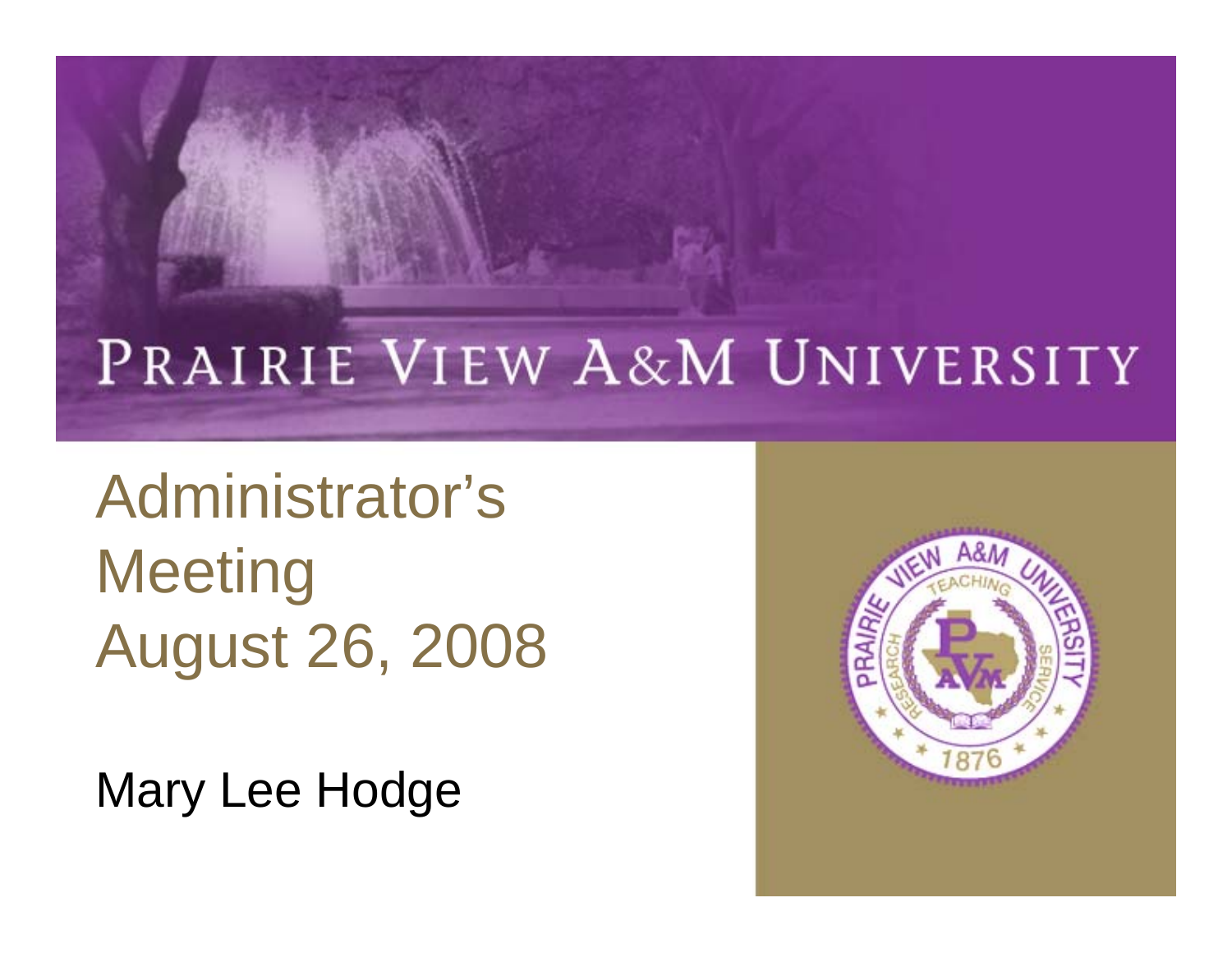# Administrator's Meeting

- FY09 Budget
	- Summary of approved changes
	- Merit process
	- Budget guideline and processing
- Business Affairs Activities that will affect campus departments during FY09
	- Certification requirement
	- Compliance Office activities
	- Calendar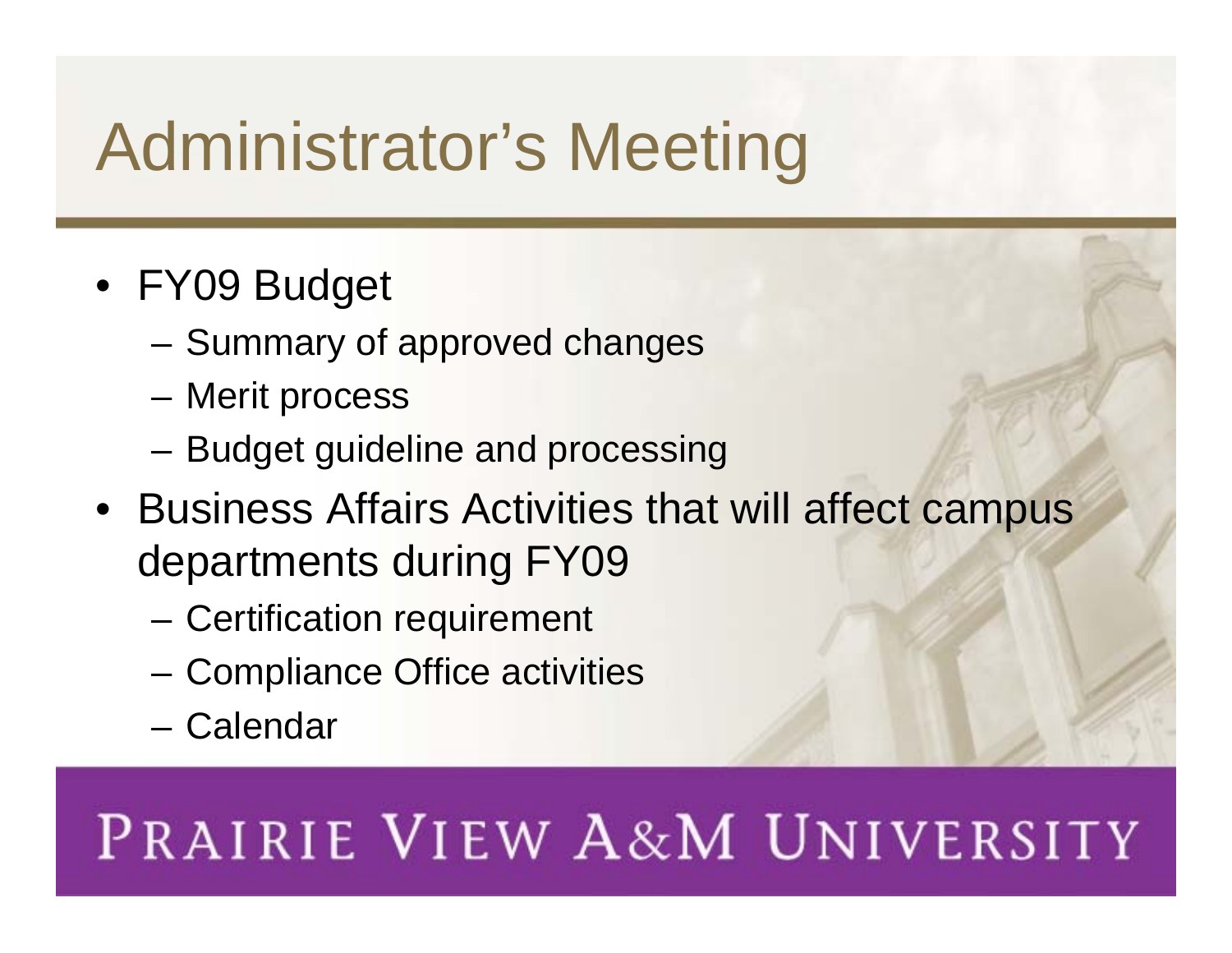#### FY09 Budget-Summary of Approved **Changes**

- Tuition and Fee Changes
	- Designated Tuition, Up \$8 to \$103/SCH
	- Health Center, Partially Restored to \$71.50/SEM in fall/spring and \$16.50 in summer
	- Reinstatement Fee \$200/SEM
	- Installment Fee \$50/SEM
	- Loan Processing Fee \$100/SEM
	- Biology Incidental Fee \$20/Course
	- Band Fee \$50/SEM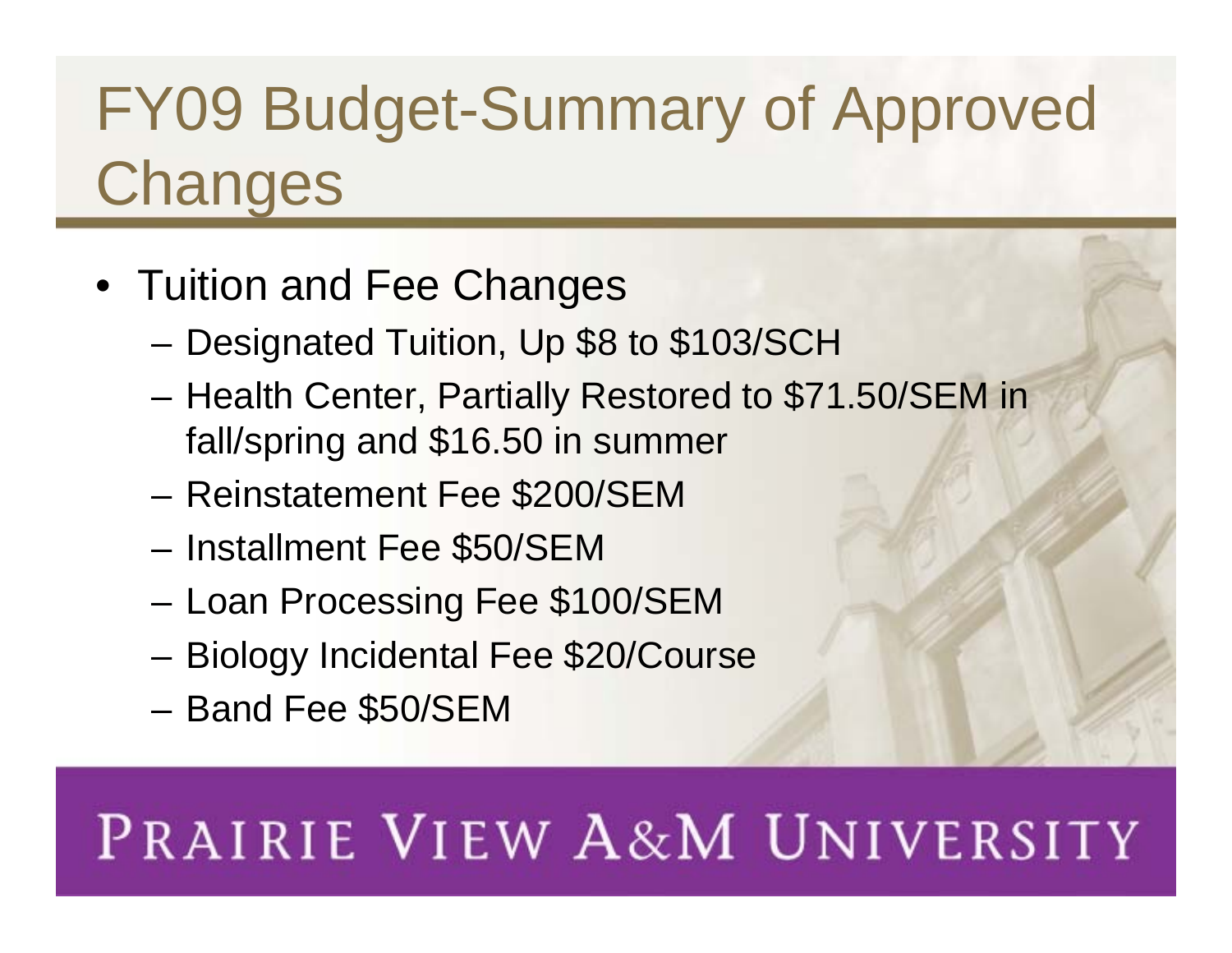#### FY09 Budgeted Revenue-\$165.09M

| <b>State Appropriations</b>   | 36%   |  |
|-------------------------------|-------|--|
| <b>AUF</b>                    | 7%    |  |
| <b>State Tuition</b>          | 8%    |  |
| <b>Designated Tuition</b>     | 13%   |  |
| <b>Fee Revenue</b>            | 9%    |  |
| <b>Contracts &amp; Grants</b> | 22%   |  |
| <b>Sales &amp; Service</b>    | 9%    |  |
| <b>Investment Income</b>      | 3%    |  |
| Other                         | 2%    |  |
| <b>Less Discounts and</b>     | $-9%$ |  |
| <b>Allowances</b>             | 100%  |  |
|                               |       |  |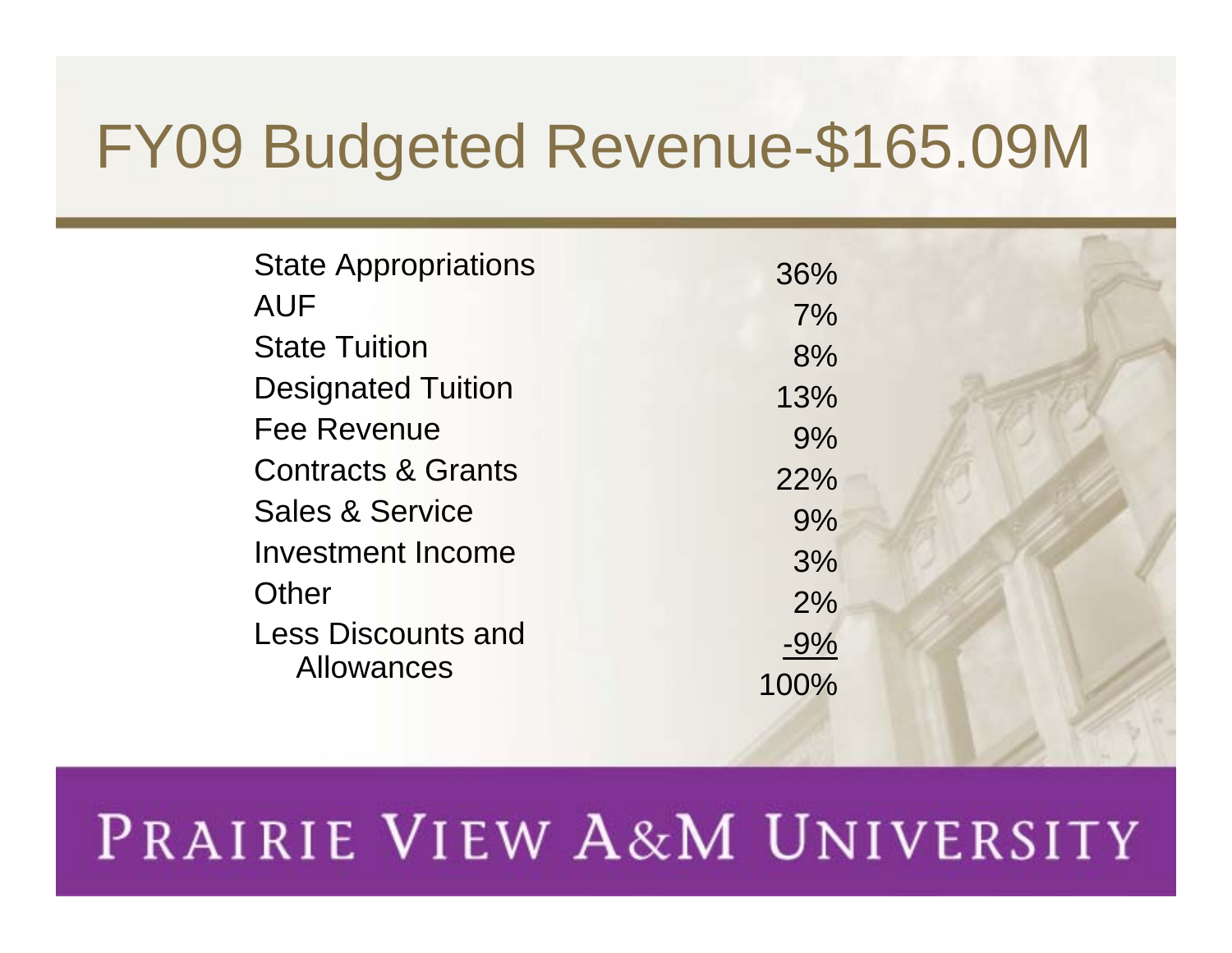#### FY09 Budgeted Expenditures and Debt Service

| <b>Salaries &amp; Wages</b>                                            | 43%      |  |
|------------------------------------------------------------------------|----------|--|
| <b>Benefits</b>                                                        | 11%      |  |
| Utilities, Equipment,<br><b>Operations &amp;</b><br><b>Maintenance</b> | 30%      |  |
| <b>Scholarships less</b><br>discounts<br><b>Debt Service</b>           | 9%<br>7% |  |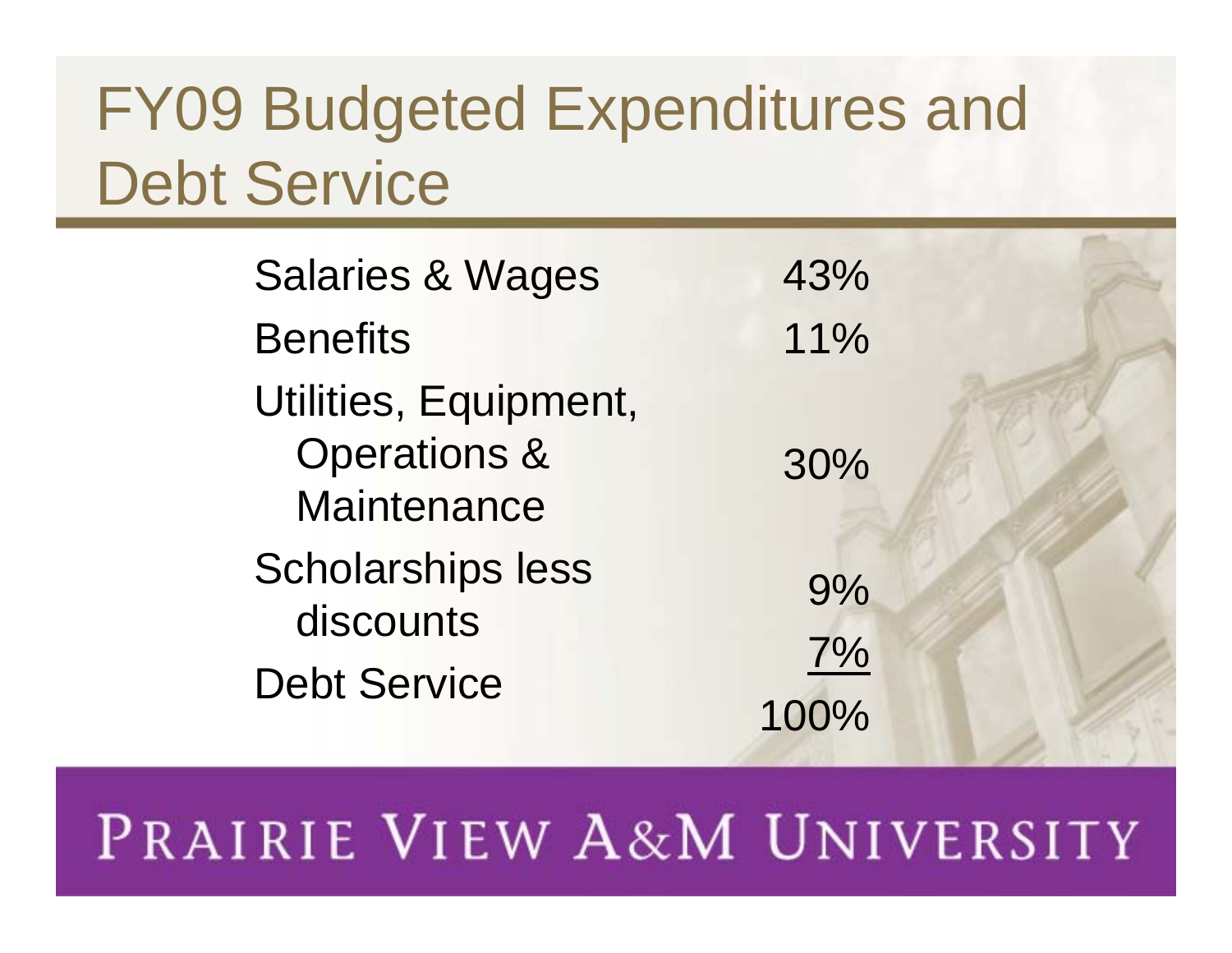# FY09 Merit Processing

- Merit rate increase that was budgeted
	- Budgeted merit relates to employees who are full-time and are shown in the budget (901)
	- Budgets were distributed last week
	- Double-check the accuracy of the worker's name, title, pay, account, and period of appointment
		- Process errors via an EPA document
	- Letters for A&P positions were distributed yesterday
	- Faculty letters are to be prepared by the department in accordance with standards set by the Provost's Office
	- Signed appointment letters are due to the VPBA's Office no later than 9/3/08
		- Cannot place employee on the payroll without a signed letter
		- VPBA Office will distribute copies of the signed letter to appropriate Business Affairs Departments
	- Effective date is 9/1/08 so increase will appear on the 10/1/08 paycheck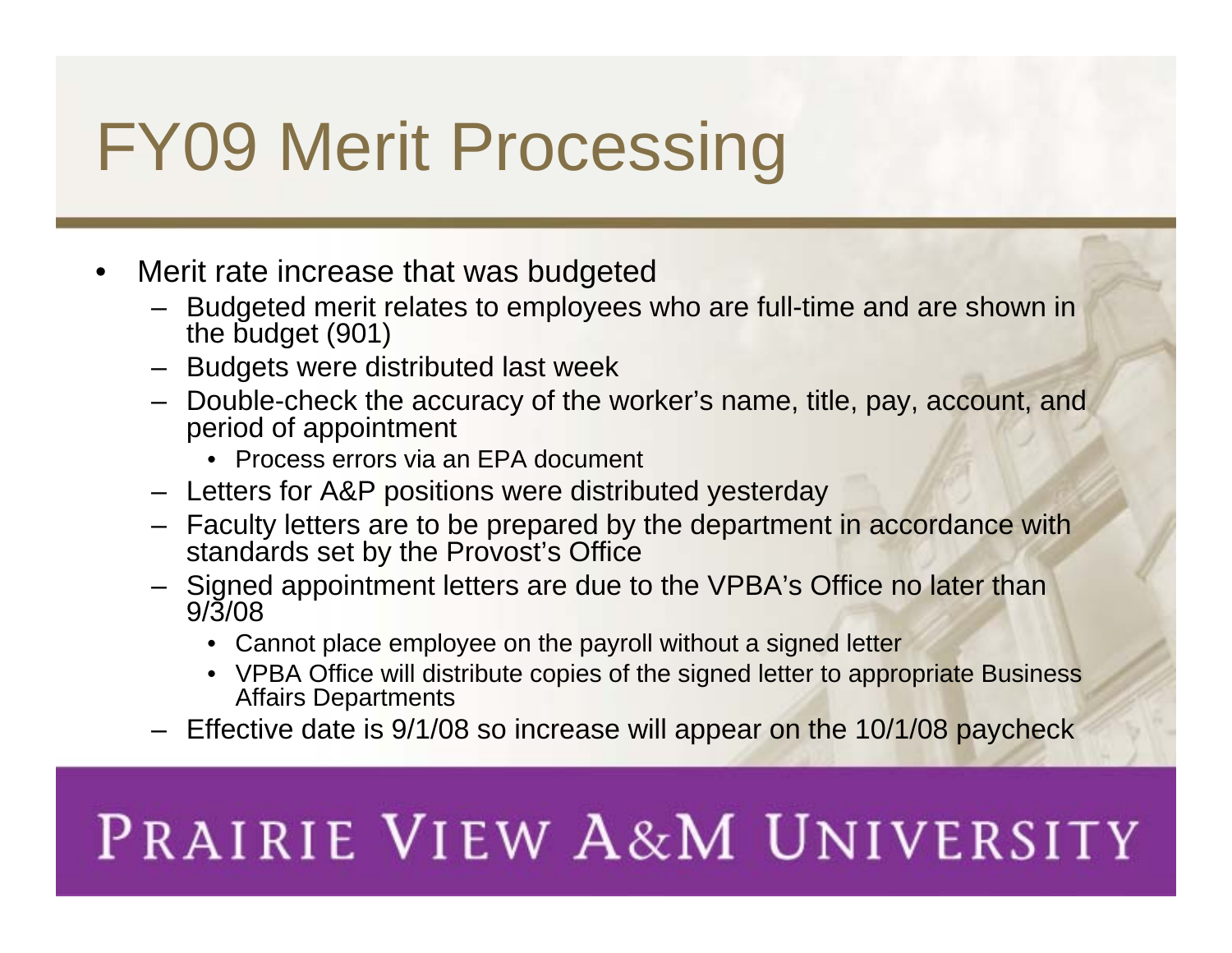# FY09 Merit Processing

- Merit rate increase for temporary workers
	- Non-tenure track faculty who were approved for merit increase during the budget preparation process
	- Signed offer letter is required
	- Process FY09 appointment via EPA
	- Deadline for EPA and offer letters is 9/3/08
		- DEADLINE IS FIRM AND CANNOT BE EXTENDED
	- Effective date is 9/1/08 so increase will first show up on the 10/1/08 paycheck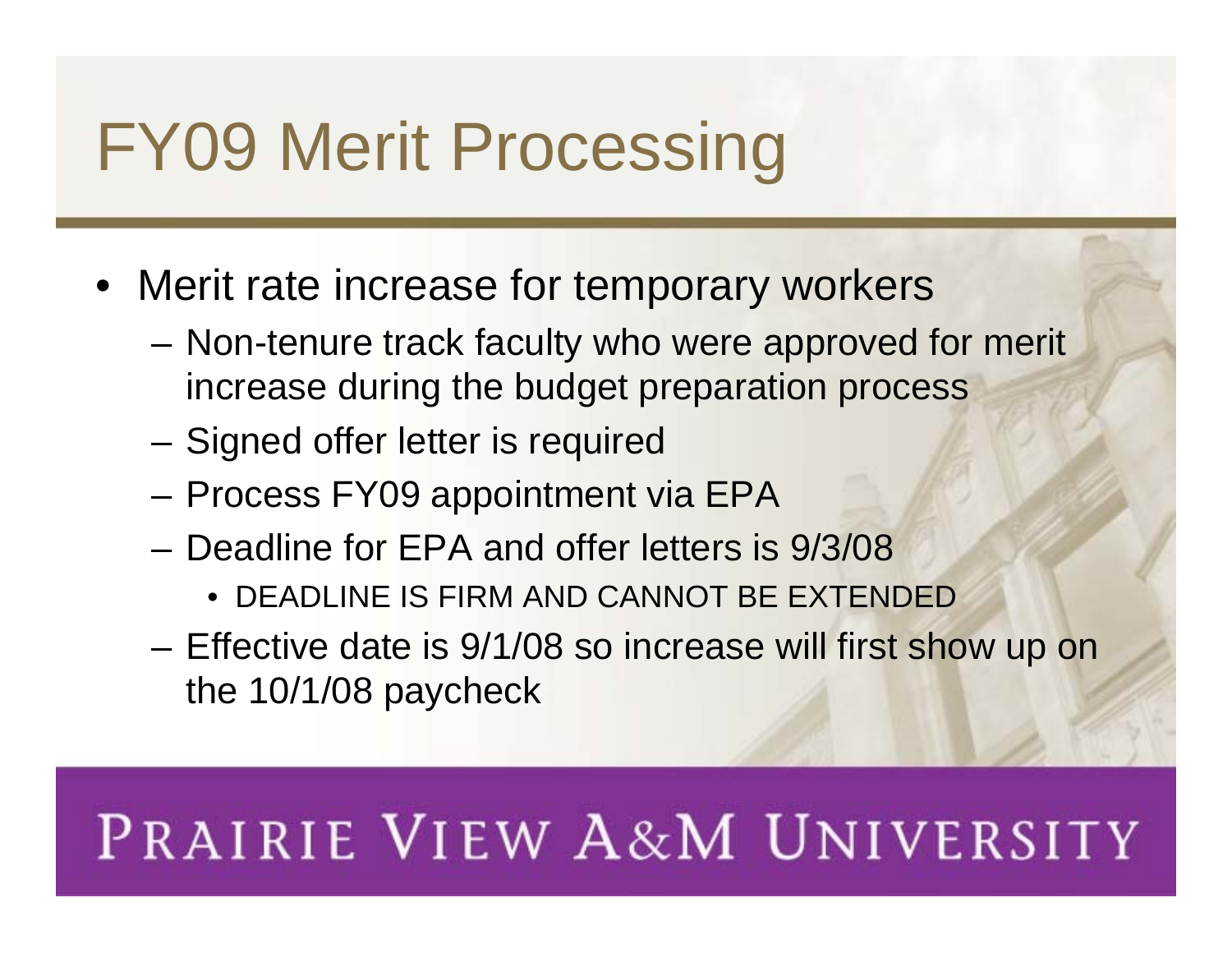# FY09 Merit Processing

- One-time \$700 bonus to employees who received a merit rate increase for 9/1/08 during the FY09 budget preparation process
	- Triggered via budgeted merit for full-time employees or EPA processing for temporary employees
	- Will be paid, less applicable withholdings, via the second bi-weekly payroll of the new fiscal year
	- Payment date will be 9/26/08
	- REMEMBER: 9/3/08 IS THE DEADLINE FOR SIGNED LETTERS AND EPA DOCUMENTS, INCLUDING CHANGES. Changes processed after 9/3/08 will not be eligible for the bonus so accuracy and timeliness is critical!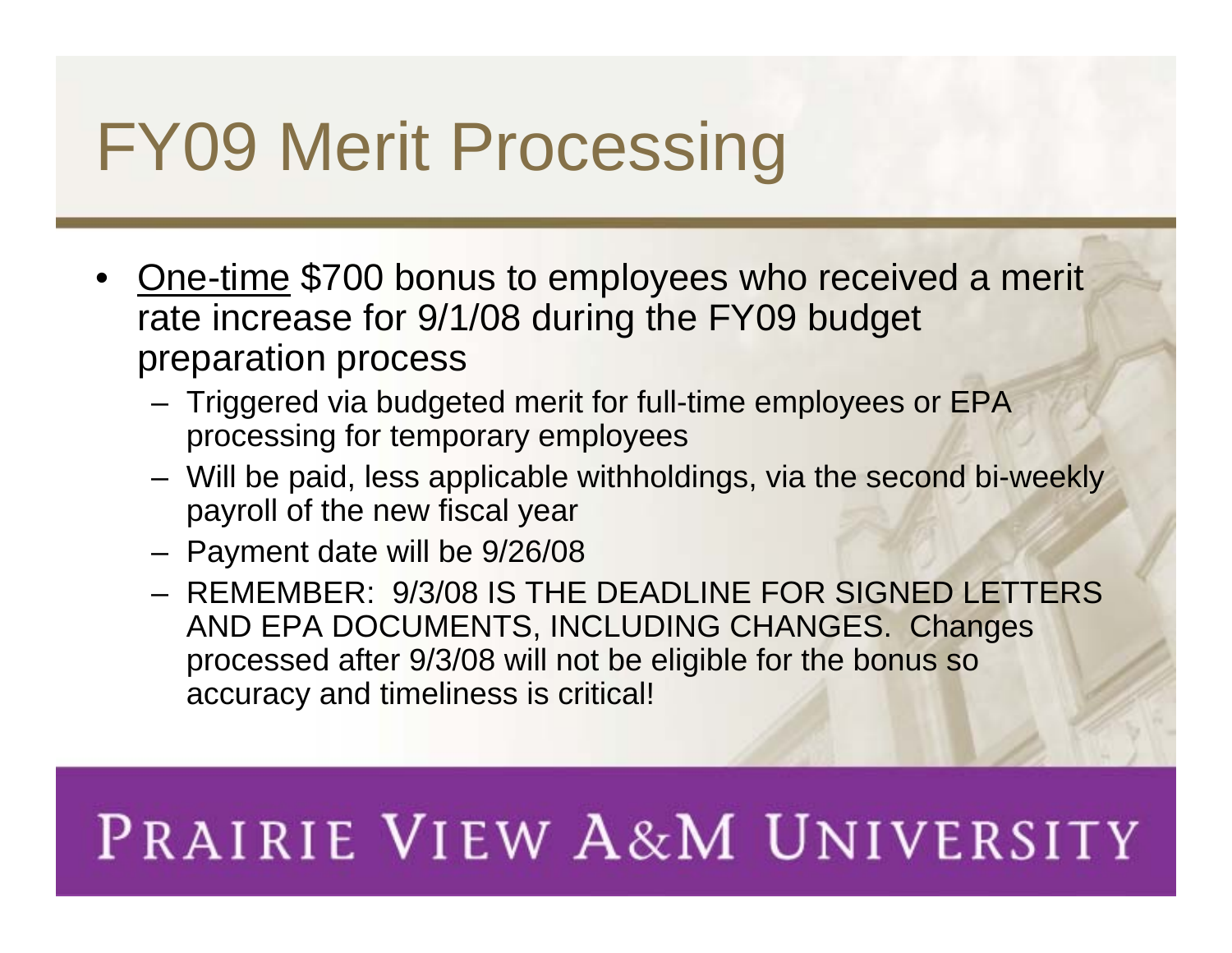### Budget Guidelines and Processing-Payroll

- Early EPA, EWR processing critical to ensuring proper employee set-up and payments
	- For Fall, all EPAs and EWRs must be in by 9/3/08
- Be aware of processing deadlines
	- Time Traq deadlines cannot be waived
	- If you miss a deadline, then the student does not get paid until the next payment date
- Requests for Supplemental Pay must be approved in advance of the beginning of the work
- Payroll Adjustment Forms that cover more than one period must be processed monthly
- Employee time sheet forms for both exempt and non-exempt workers are in the Forms Library and can be used to track overtime and comp time
	- Know who is and who is not eligible for overtime and comp time
		- Policy Library, Administrative Procedure FY08-08
	- Suggestion: Pay all comp time at the end of each fiscal year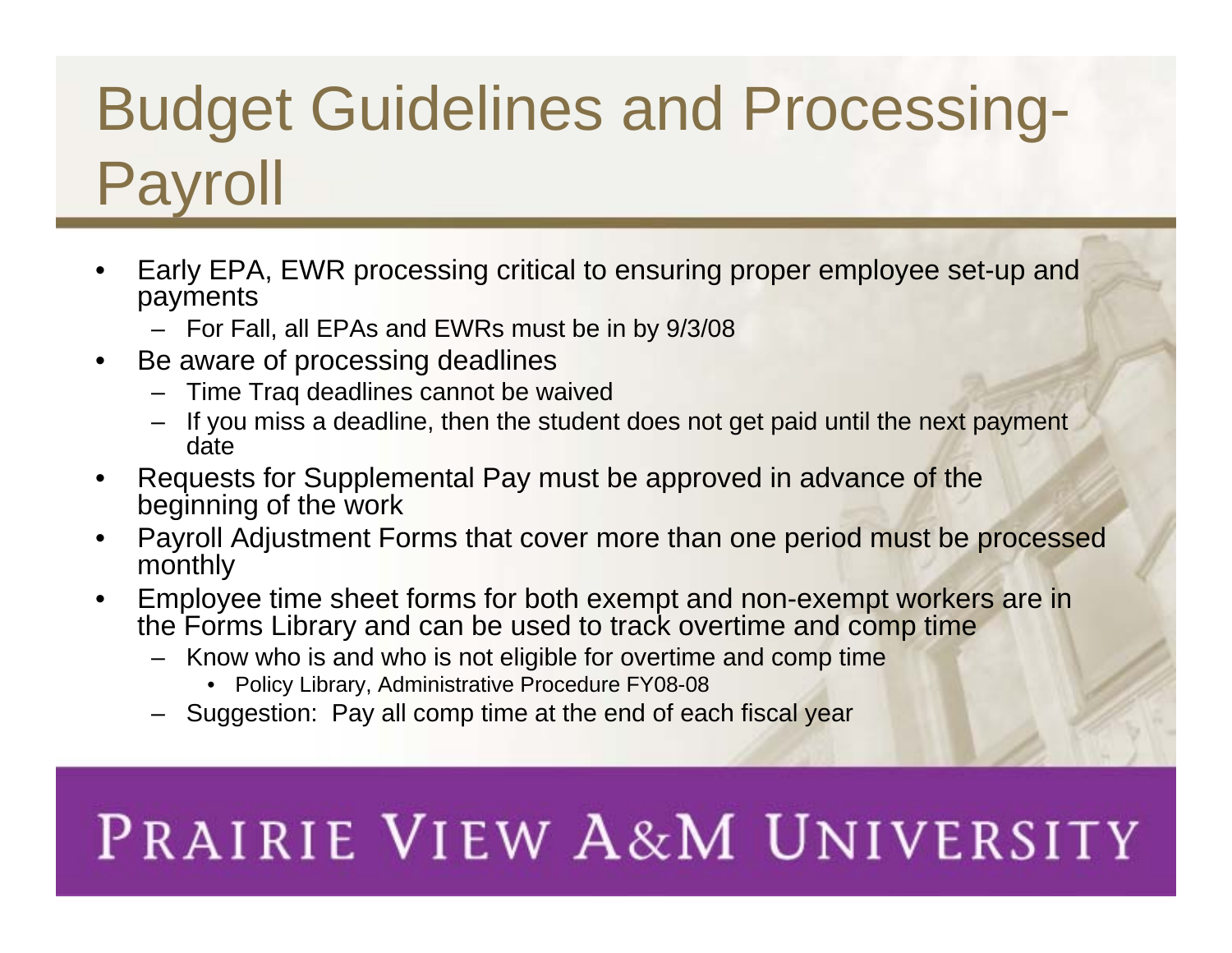#### Budget Guidelines and Processing

- Be sure there are back-up creators and signers on your account profile forms and that they are aware when primaries are not available so that deadlines are still met
- Report explaining the use of GIT is due 10/1/08
- Renewed communication supplement approvals are due 9/3/08
- Become familiar with prohibited expenditures (#19)
- If you forget the guidelines, see Policy Library, Administrative Procedure FY08-71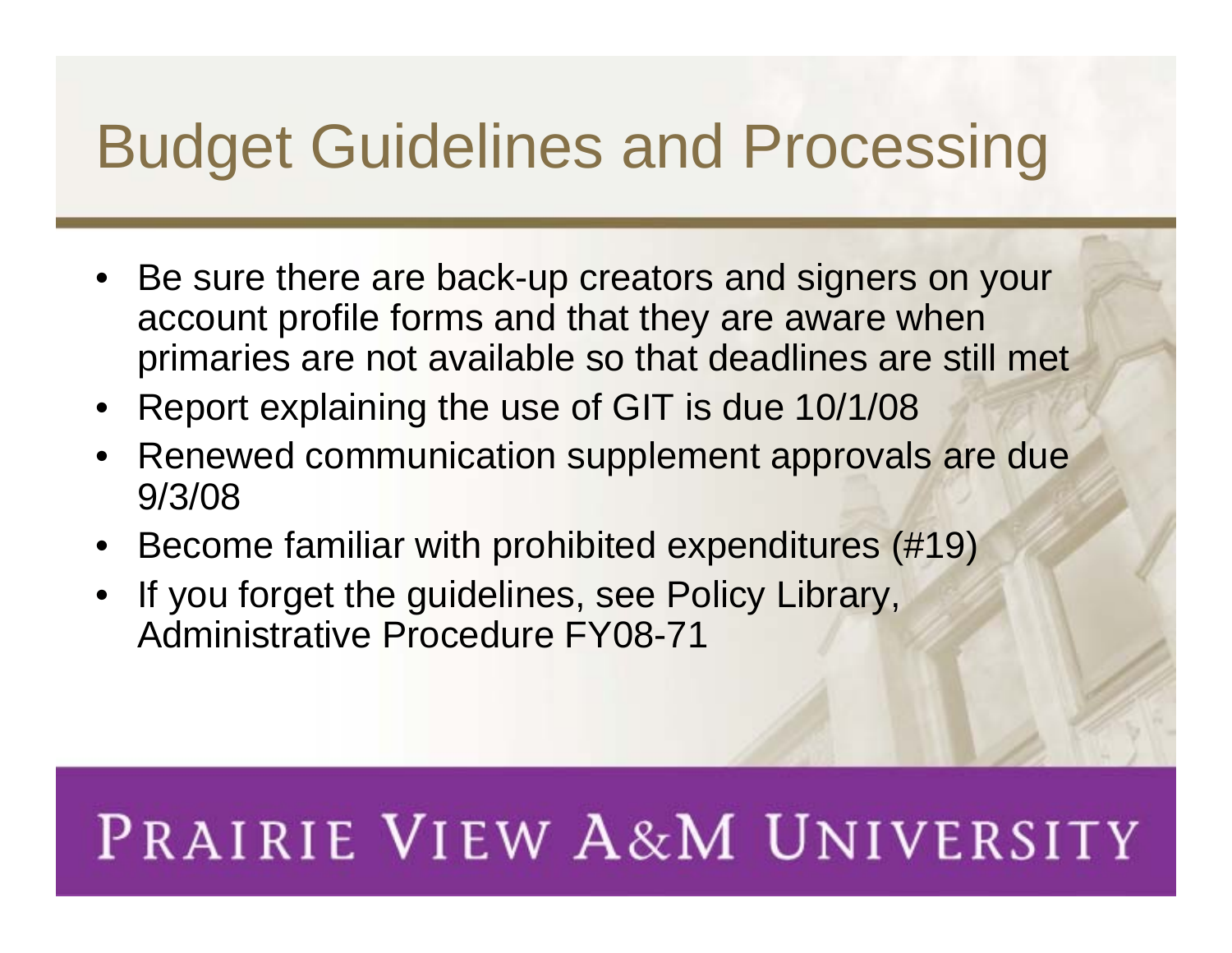# FY09 Activities

- New Requirement-Certification by Account and Departmental Managers-examples
	- Fiscal and HR regulations
	- Monthly statement reconciliations
	- Record retention rules
- Compliance Office Follow-Up
	- Past Audit Findings
	- Cash and Inventory Counts
	- Certification Items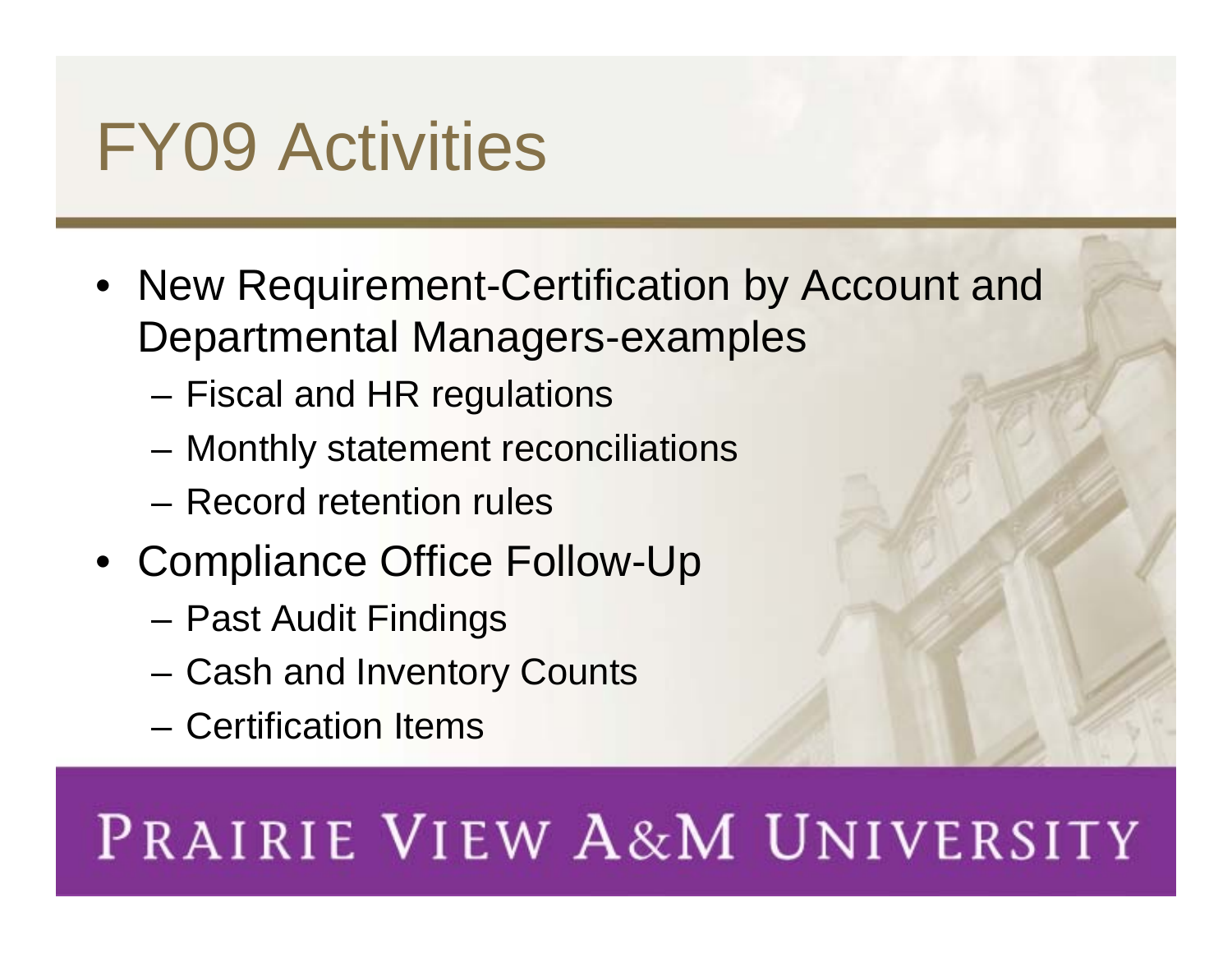#### FY09 Activities-Campus Department Planning Calendar

- 9/1/08-See web calendar on the Business Affairs web page for specific due dates of documents that are due to Business Affairs' departments
- Form Fusion
	- September-Registrar
	- October-Admissions, Alumni
- Business Continuity Plan-Begin October
- Cognos Training-October-November
- Security Training-Mid-October
- Annual ISSAC-November
- Office 2007-Begin November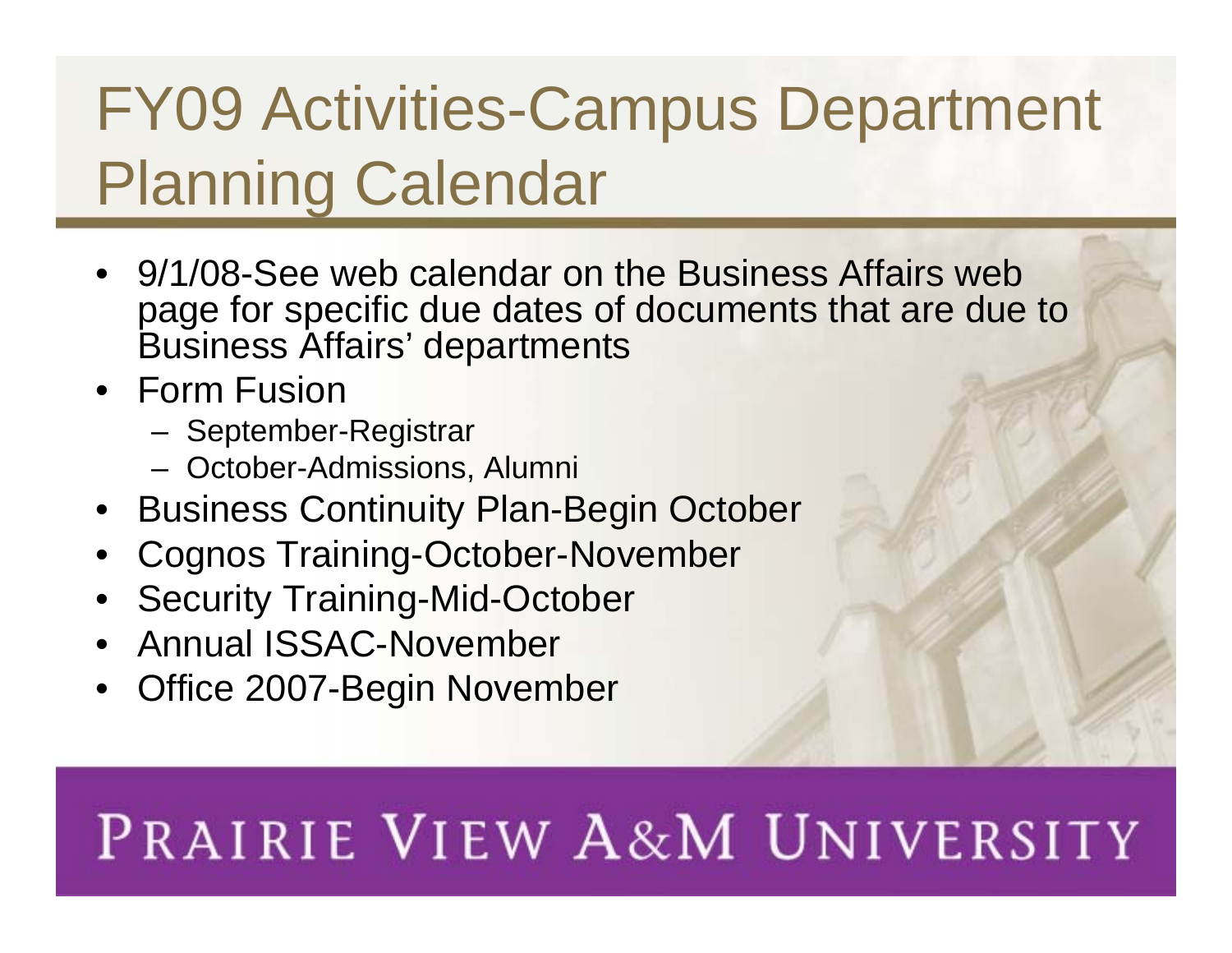#### FY09 Activities-Campus Department Planning Calendar

- Annual Evaluations
	- December issuance
	- January due date
- Training in Canopy, FAMIS, E-Doc purchases, E'HIS-February
- FY10 Budget-March
- Training-IT Control, Worker's Comp, Supervisor Train Traq-April
- Training-VOIP Billing-June
- Campus Master Plan Update-Summer